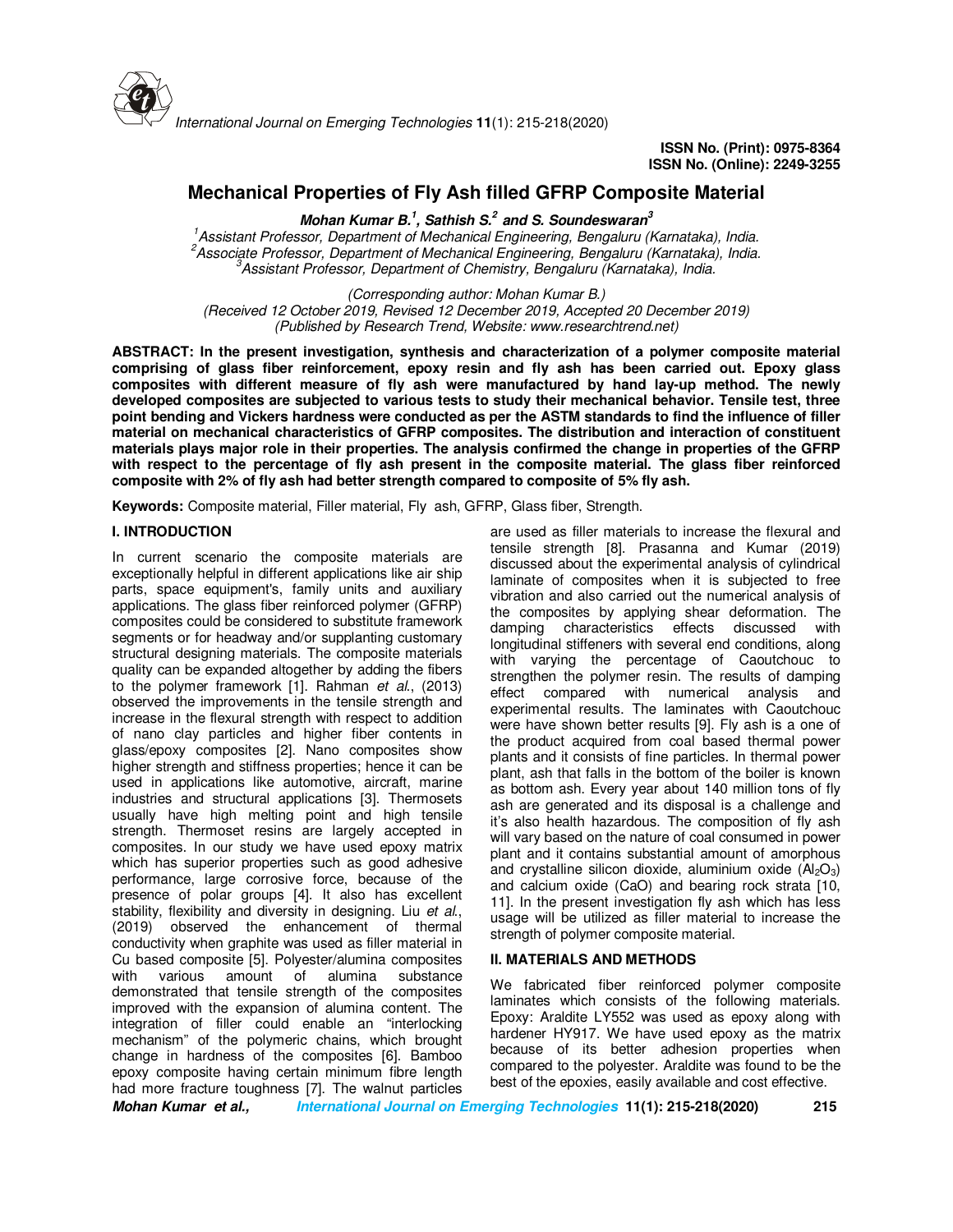Glass fiber as reinforcement: E-glass provides excellent insulation and water resistant properties. It is also easily available and is used in many applications. Hence Eglass fiber of 300 gsm is used.

**Fly ash:** Industrial grade fly ash was used as an additive to raise the overall strength of the composite laminate. Fly ash is easily available and cost effective. We have used glass fiber, epoxy and fly ash as the raw materials for the fabrication of composite laminate by Hand lay-up method which is simple and cost effective tool, and does not have any restriction to the shape and size. The surface plate cleaned by applying acetone and then the releasing agent (wax) applied on the high quality surface. The mix jar has been used to mix the resin and fly ash with different proportion. This mixture is applied on the surface plate above which a layer of glass fiber is placed over one more layer of the resin applied. Similar steps are followed until the formation of 11 layers. Once the sandwich is prepared then a roller was used to remove air entrapment and get the even distribution of the resin throughout the laminate.

The composition of the composite laminates that were used for the testing purposes are as follows,

**Specimen 1:** The epoxy comprises of a mix of araldite LY-552 with hardener HY-917. The amount of epoxy used was 440g which has 400g of araldite and 40g of hardener. 11 layers of E-glass fiber of 300gsm were used as reinforcement. 9g of industrial grade fly ash was used as an additive. The total weight of the composite laminate was found to be 750g. The size of the composite laminate was 350 mm x 350 mm.

**Specimen 2:** The epoxy comprised of a mix of araldite LY-552 with hardener HY-917. The amount of epoxy used was 385g which had 350g of araldite and 35g of hardener. 11 layers of E-glass fiber of 300gsm were used as reinforcement. 20g of industrial grade fly ash was used as an additive. The total weight of the composite laminate was found to be 660g. The size of the composite laminate was measured to be 310 mm x 310 mm.

### **III. RESULTS AND DISCUSSION**

#### *A. Tensile Test*

Specimen preparation for tensile testing involves moulding and cutting of the composite specimen into the dog-bone shape. Specimens were prepared as per American society for testing of materials (ASTM) norms. The ultimate tensile strength of all the specimens were studied and the sample 2 of both the 2% and 5% additive specimen was found to exhibit higher ultimate tensile strength.

The 2% additive specimen exhibits higher ultimate strength than the 5% specimen. This may be attributed to the presence of fly ash which increases the interfacial bonding between the fibre and matrix. The comparison is shown in Fig. 1. The overall load comparison of the specimen reveals that the specimen containing 2% fly ash withstands higher loads than the specimen that contains 5% fly ash. The comparison is shown in Fig. 2.



**Fig. 1.** Ultimate tensile strength of specimens having 2% and 5% fly ash additives.



**Fig. 2.** Overall load comparison of the composite specimens.

### *B. Bending Test*

The flexural tests conducted to obtain the interlinear shear strength of the composite laminates. The three point bending test is conducted as per the ASTM standards. The outcome obtained from bending test of the composite specimen made out of epoxy and glass fiber with fly ash as an additive, showed that the sample 2 containing additive of 2% is able to withstand the highest peak load.

The sample 2 of both the specimen containing 2% and 5% as an additive are able to withstand higher loads. It can be concluded that the specimen containing an additive of 2% can withstand higher peak loads when compared to the specimen containing an additive of 5% shown in Fig. 3.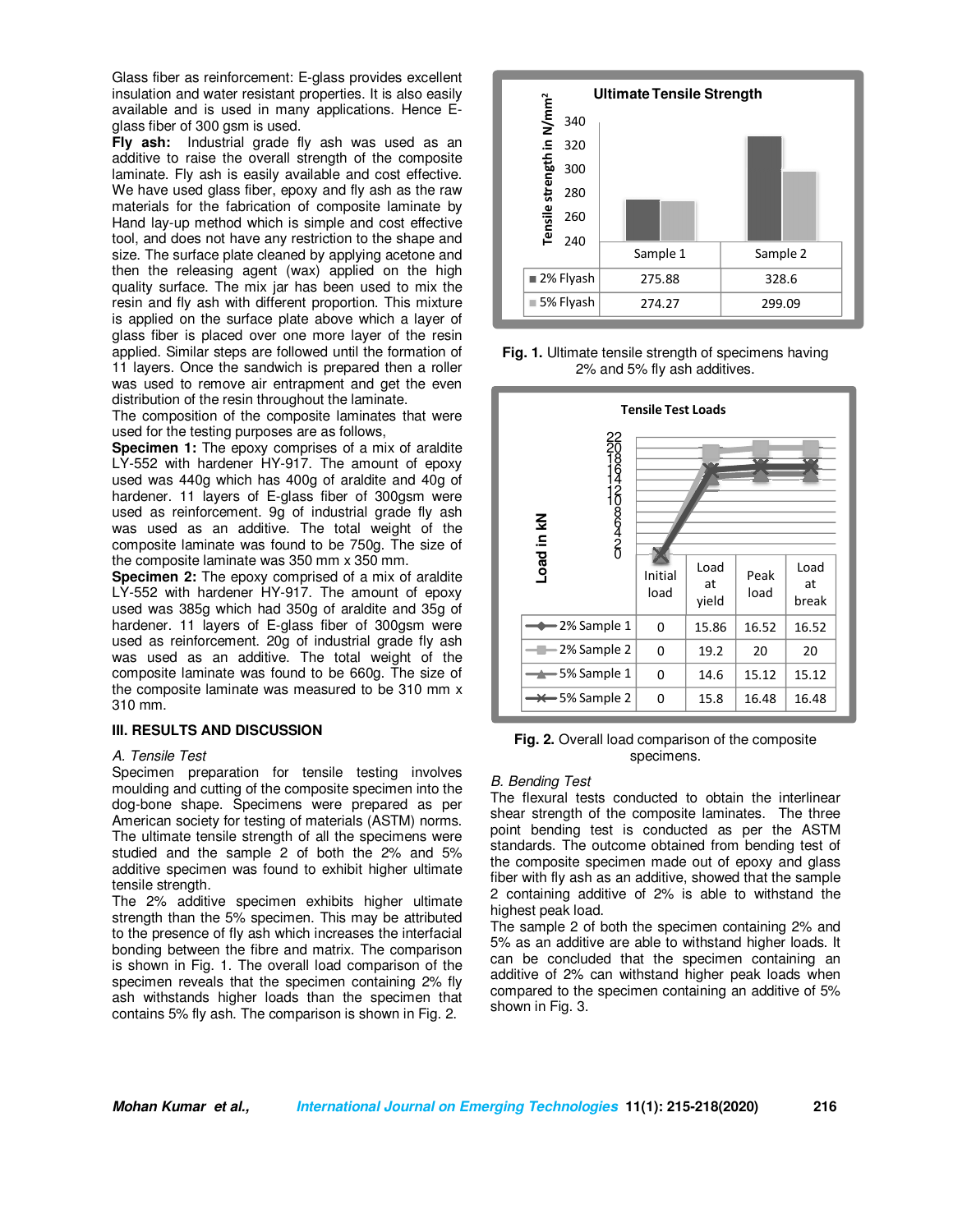

**Fig. 3.** Peak loads of the composite specimens.

Fig. 4 shows bending test results indicate that the sample 2 of both the specimen containing an additive of 2% and 5% exhibit higher compression strength. The sample 2 of the 2% additive specimen exhibits slightly higher compression strength among all the samples. The specimen containing 2% additive exhibits higher compression strength, on overall comparison, with the specimen containing 5% additive.



**Fig. 4.** Bending test results of the composite specimens.

#### *C. Micro Vickers Hardness*

The Fig. 5 shows the test results and it indicates that the sample 2 of the specimen containing 2% additive has the highest hardness number, of 16.7, among all the samples. The samples of the specimen having 5% additive have equal hardness number of 15.3. The specimen having 2% additive has a higher hardness number, on comparison, with the specimen having 5% additive.

Polypropylene polymer matrix incorporated with fly ash particles which were coated with furfuryl palmitate shown increase in of glass transition temperature and a change in flexural strength [12]. Our present study established that the addition of fly ash in composite has significant improvement in mechanical properties of composites.



**Fig. 5.** Microhardness of the composite specimens.

#### *D. Micro structural Analysis*

The SEM image shows the dispersal of fly ash particles and the orientation of the glass fiber. Fig. 6 (a) shows the surface imperfection present due to errors in the fabrication process. The surface imperfections may be due to inclusion of foreign particles or due to inequality of the surface. The highlighted parts show the surface imperfections. Due to poor adhesion between the matrix and fly ash similar kind of imperfections reported by Raja and Manisekar (2016) 13]. It can be observed from the marked part of the figure 6b that the glass fibers are arranged with 90° differences in orientation between two consecutive layers. The glass fiber was continuous. The 90°difference in orientation of the glass fibers induces higher strength to the composite. Fig. 6(c) shows the distribution and agglomeration of the fly ash particles. The presence of white particles shows the distribution of fly ash in the polymer matrix. The marked part in the Fig. 6(c) shows the agglomeration of the fly ash particles in the matrix. The agglomeration occurs due to improper stirring. Hence better methods of mixing the fly ash particles with the polymer matrix can be adopted to improve further.





**Fig. 6. (**a, b, c) Surface morphology of the composite specimens.

**Mohan Kumar et al., International Journal on Emerging Technologies 11(1): 215-218(2020) 217**